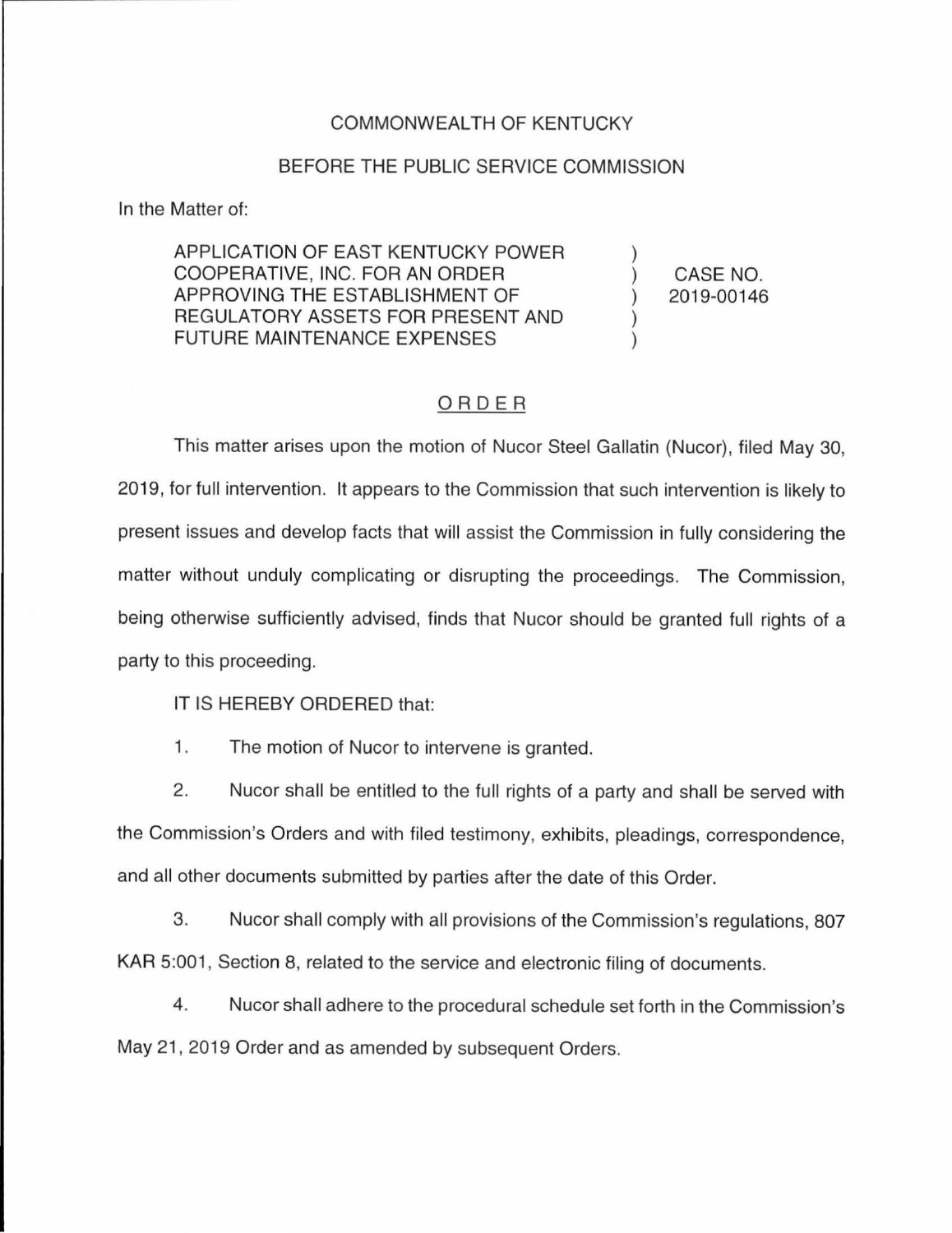5. Pursuant to 807 KAR 5:001, Section 8(9), within seven days of entry of this Order, Nucor shall file a written statement with the Commission that:

a. Certifies that it, or its agent, possesses the facilities to receive electronic transmissions; and

b. Sets forth the electronic mail address to which all electronic notices and messages related to this proceeding should be served.

## [REMAINDER OF PAGE INTENTIONALLY LEFT BLANK]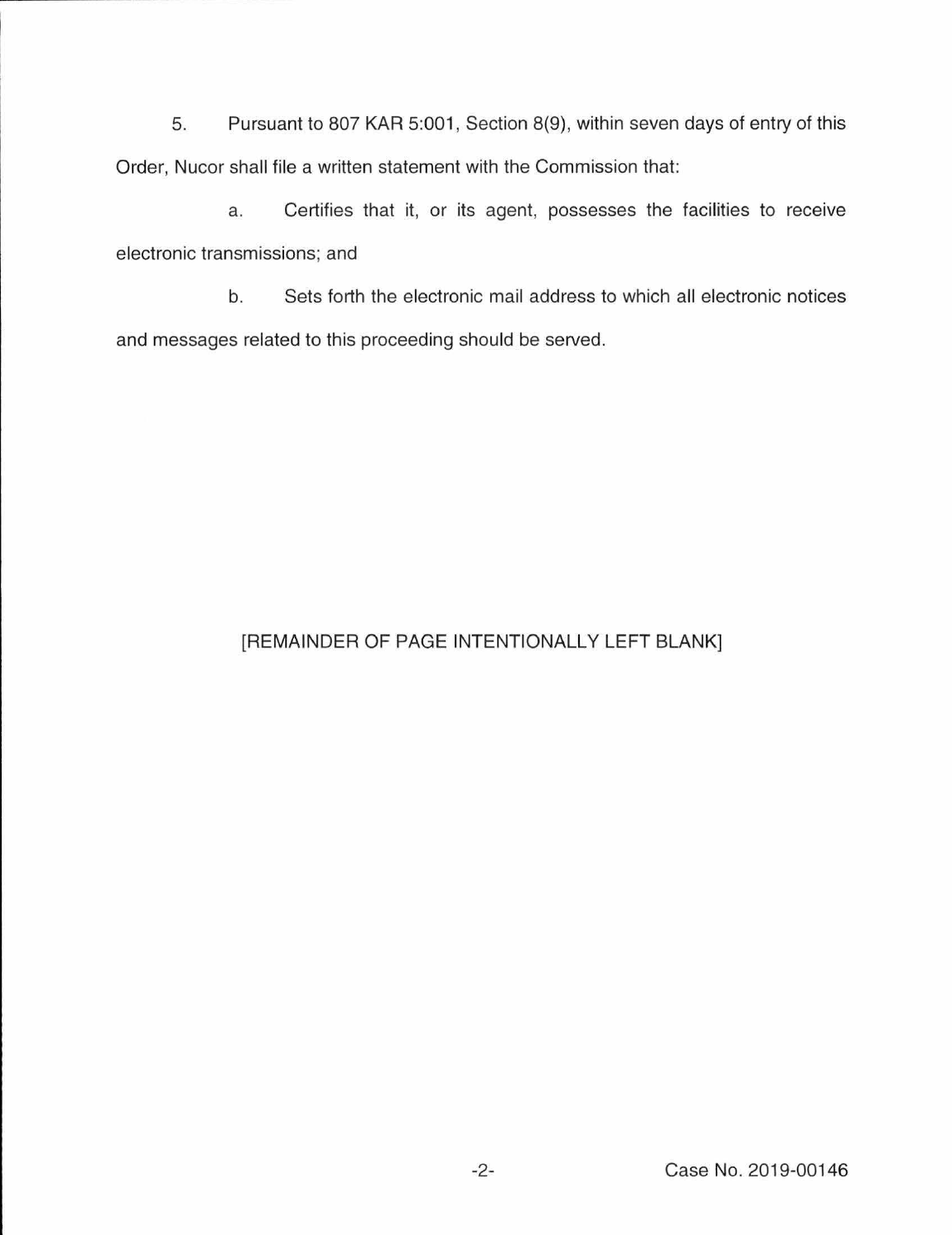By the Commission

|                    | <b>ENTERED</b> |                        |
|--------------------|----------------|------------------------|
| <b>JUN 07 2019</b> |                |                        |
| SERVICE COMMISSION |                | <b>KENTUCKY PUBLIC</b> |

ATTEST:

Cluc R. Punson

Case No. 2019-00146